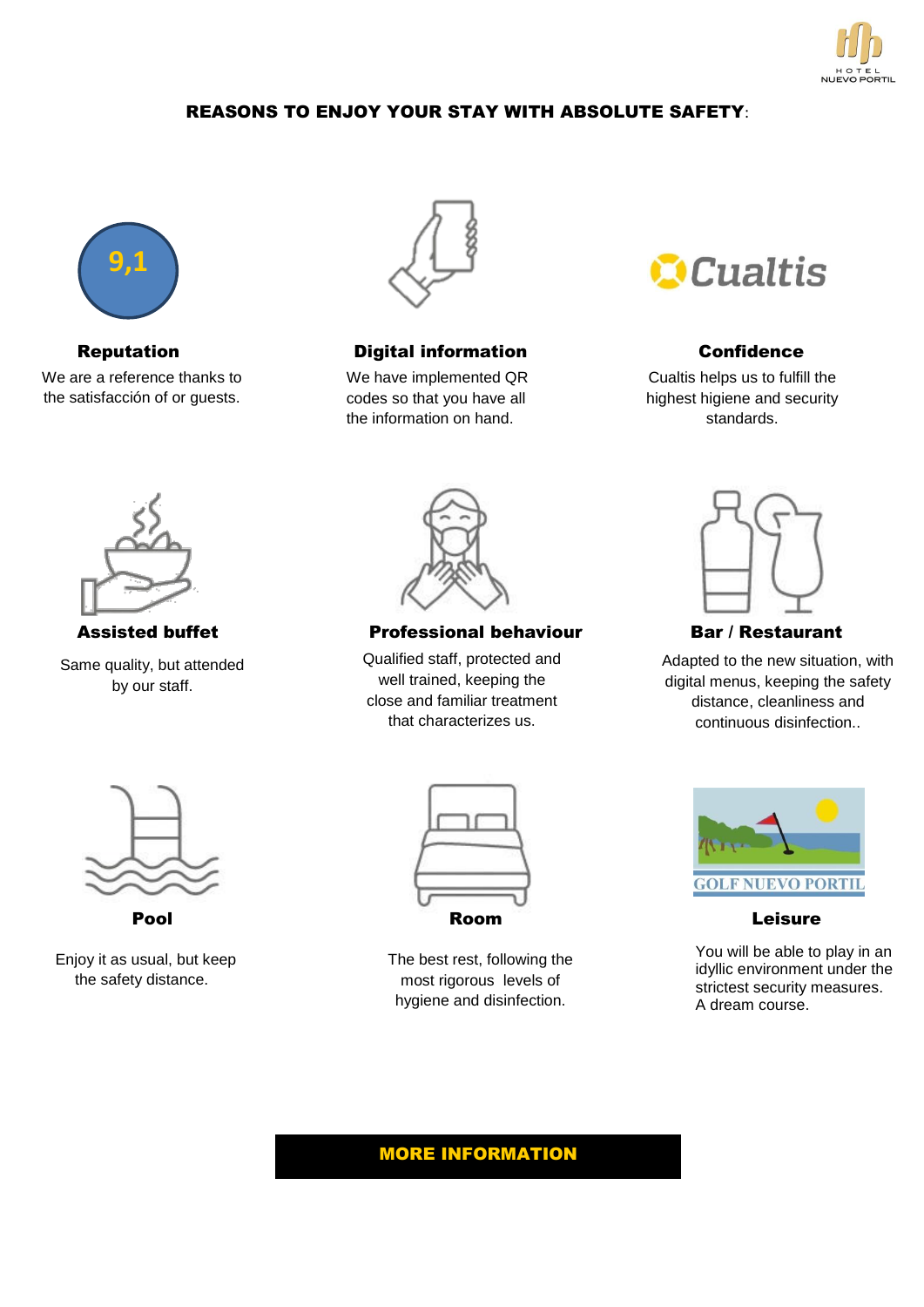For more than 18 years of history of our hotel, the highest priority has always been to **guarantee the health and well-being** of both our employees and guests. Now more than ever, we commit ourselves to maintain and even improve the **high quality standards** that define the essence of our brand.

For that reason, apart from following the recommendations of the competent authorities and the World Health Organization, we have put into practice a **strict protocol of safety and hygiene measures** to make sure our guests enjoy a well-deserved rest in the safest posible way and without any kind of worries. Because taking care of you is our greatest satisfaction.

The inspiring principles to gurantee the safety of both our guests and employees are: safety distance, disinfection, minimizing the contact with those elements liable to be shared, formation of our staff as well as vigilance of their health, informing of all new procedures to guests, providers and workers.

Besides, a protocol of action advised by a qualified medical team will be activated in the event of infection, including **medical assistance at the hotel**.



#### Check In

- $\circ$  Once you confirm your reservation, we will send you information about all the taken measures, and about how your stay is going to be. If before your arrival you had any doubt, you could contact us calling to our phone number in order to clarify any possible doubt (**+34 959 52 82 40**) or sending an email to info@nuevoportilgolf.es
- o Preferential attention to guests over 65 in any given circumstance.

#### Cleaning

- o Hydroalcoholic gel will be available at the entrance. Workstations and work tools will be disinfected by every member of the staff at the beginning and at the end of every shift.
- o All common areas and objects such as bells, lift buttons, door handles, stair rails, etc. will be cleaned and disinfected at least **every four hours**.
- o There will be a container to deposit used room keys.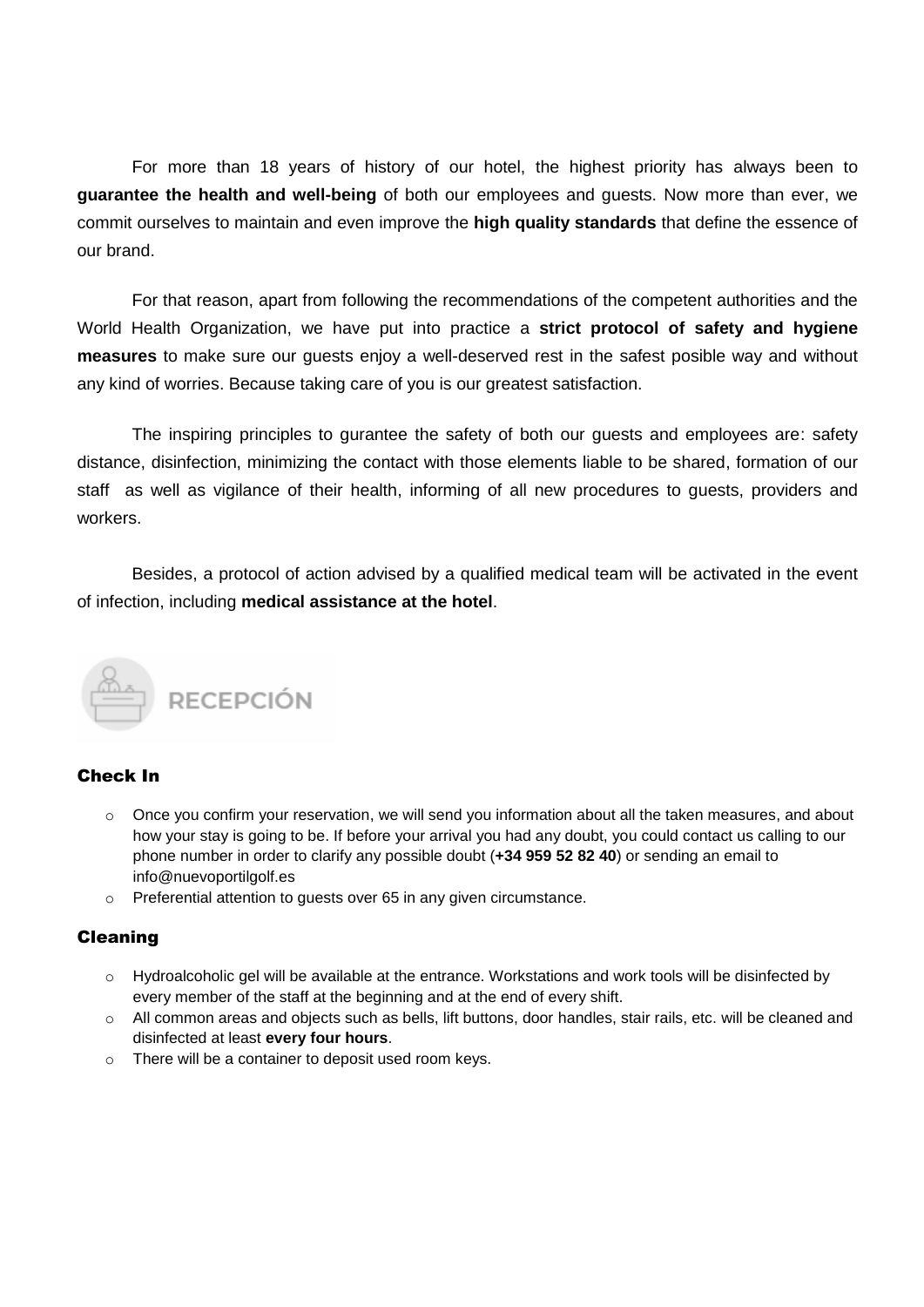

### **Safety**

- o Employees will keep the safety distance amongst them, and will use personal protection equipment.
- o There will be a screen at the reception desk.
- $\circ$  In the lift, occupation will be adjusted to members of the same family/room unit, except if users are wearing a mask.
- o Left-luggage office will be out of service.
- o We have been advised by leader companies: Ecolab (provider of cleaning and disinfection products) and Cualtis (occupational risks prevention).



**HABITACIONES** 

### Cleaning

- $\circ$  Apart from the being cleaned, rooms will be completely disinfected, following a documented procedure.
- o Special attention will be given to those elements with a high level of use and contact (telephones, TV remote cotrols, taps, hangers, etc.).
- o All the elements used to disinfect a room will be **disposed of** in a safe way.
- o Every room will be ventilated daily for at least 5 minutes.
- o **Cleaning trolleys and offices** will be cleand and disinfected in every change of shift.
- o **Tv remote controls** will be laminated and changed after each guest.

#### **Safety**

- o Chambermaids will protect themselves using personal protection equipment. There will be an internal procedure to avoid cross contamination with the change of bed clothes.
- o Cleaning and disinfection of romos will take place **in the absence** of guests.
- o To avoid manipulation of documents, both the room service menú and the guest service directory will be accesible from a **QR code**.
- o There will be **paperbins** whose **opening will not be manual**.They will have double bag inside.

#### Reduction of non essential elements

- $\circ$  Non essential elements wil be removed from the rooms, such as decorative ítems, magazines, brochures or laundry bags. Only basic amenities will be offered and a dispenser of hydroalcoholic gel will be accesible to all guests at the entrance of every floor.
- o Check lists will be accomplished to verify the cleaning of every room.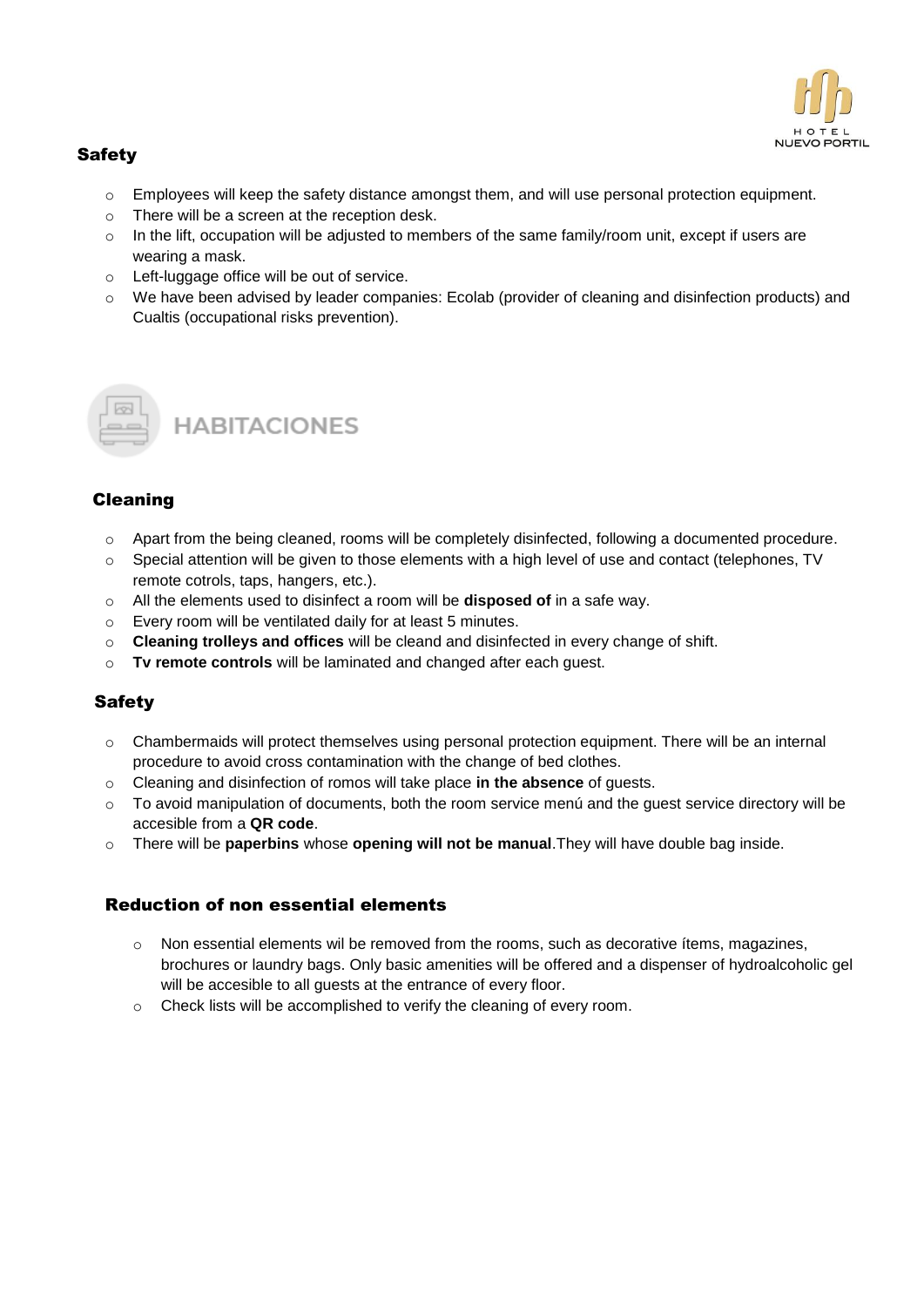



### **Capacity**

- o Breakfast buffet will be maintained, but it will be **served by an assistant** on request of the client. Depending on the capacity and the regulations in forcé, shifts may be organised to optimise space.
- $\circ$  Depending on epidemiological phases, this service my be subject to variations.

o

## Cleaning and hygiene

- o It will be compulsory to **wash your hands** with hydroalcoholic gel at he entrance.
- o It will be developed a more strict routine regarding the control of temperature and replacement of the cutlery.
- o Tables will be covered by a single-use tablecloth. Cutlery will be protected.
- $\circ$  In a la carte restaurants where cloth table linen is used, all material will be discarded after each customer's use.
- o After every cleaning, the individual protection equipments as well as the used materials will be thrown away safely.
- $\circ$  There will be boards informing tht guest about the cleanliness and higiene guidelines that need to be followed and respected.

## **Safety**

- o More individual portions, and more fresh and packed products. Monodose of vinegar, salt, oil, sugar, etc. at your disposal. No decoration ítems.
- $\circ$  A member of the staff will take you to your table once disinfected. Guests will be advised to wear a face mask when approaching their table.
- o Safety distance between tables. Avoidance of common corridors.
- o Drinks will be served in a self service basis. Buttoms will be cleaned every 30 minutes. Bread tongs will be replaced very 30 minutes.
- o We will advise payments with card and room charges.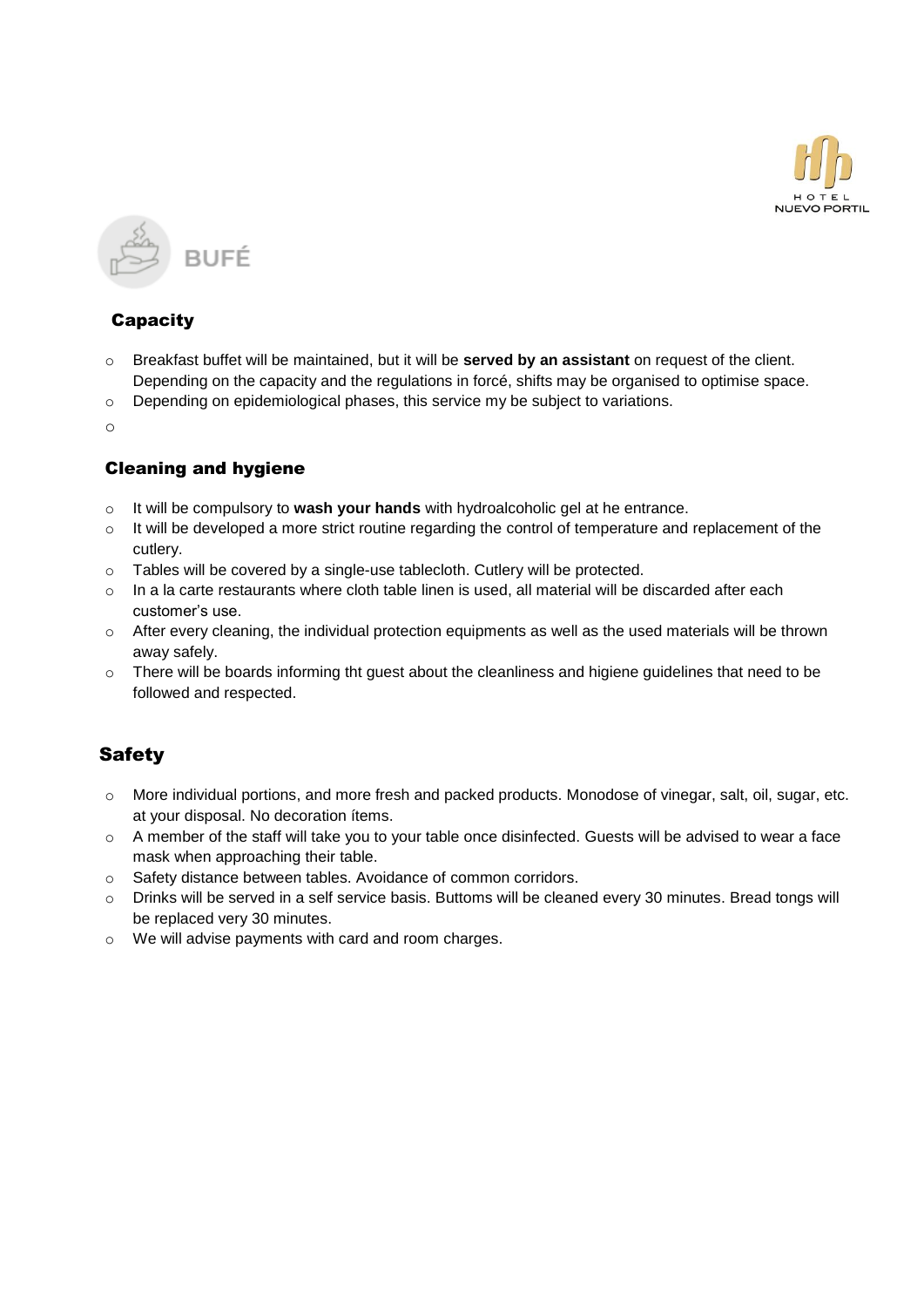



## Cleaning

- o It will be compulsory to **wash your hands** with hydroalcoholic gel, as well as wearing a mask until the moment of occupying your table.
- $\circ$  It will be developed a more strict routine regarding the control of temperature and replacement of the cutlery.
- o Tables will be covered by a single use tablecloth. Cutlery will be protected.
- $\circ$  In a la carte restaurants where cloth table linen is used, all material will be discarded after each customer's use.
- $\circ$  After every cleaning, the personal protection equipments as well as the used materials will be thrown away safely.
- $\circ$  Cleaning and disinfection of every worlstation in every change of shift, as well as disinfection of the payment terminal.
- $\circ$  There will be boards informing tht guest about the cleanliness and higiene guidelines that need to be followed and respected.

## **Safety**

- o A memeber of the staff will take you to your table once disinfected.
- o Monodose of vinegar, salt, oil, sugar, etc. at your disposal. No decoration ítems.
- o There will be two meters distance amongst tables.
- $\circ$  Waiters will be wearing personal protection equipments when attending quests.
- o Control of capacity, which will never be exceding the current regulations.
- o We will advise payments with card and room charges.

### Digital menus

- $\circ$  Gastronomic offer available in digital format. QR codes in tables to connect directly with the menu.
- If technological devices cannot be used, the material given will be thrown away after use.



## Cleaning and disinfection

- o Safety distance will be respected. Frequency of cleaning and disinfection of pool area will be increased. Use of proper products to disinfect water.
- $\circ$  The staff will be wearing personal protection equipments when attending the guets.
- $\circ$  The towel loan service is available with a 15€ deposit per unit, to be returned after the end of use of the towels. Change of used towels for clean ones will cost 1€ per unit.